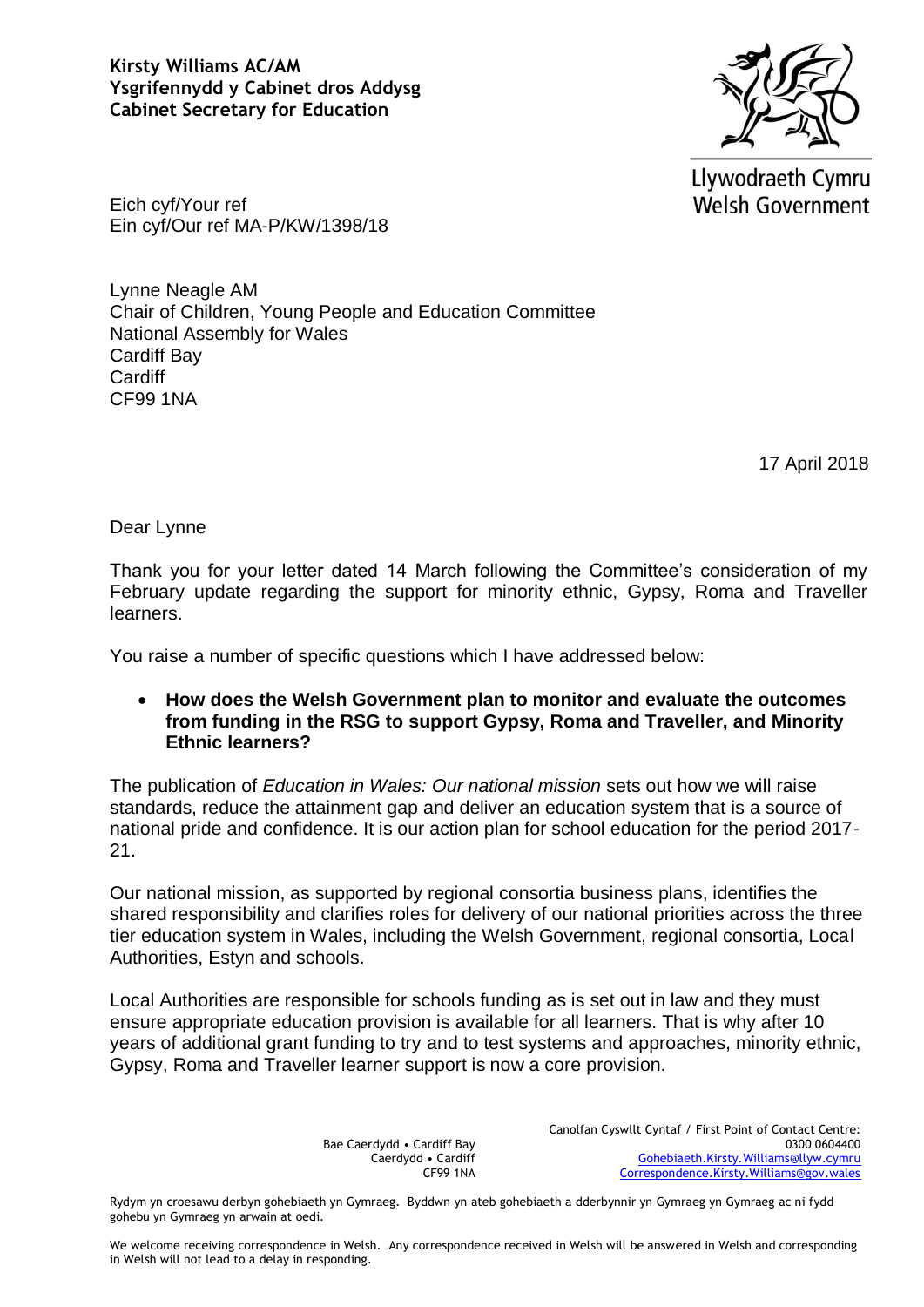Welsh Government has taken difficult decisions, including reducing the education budget in order to maximise the funding to Local Government to support front line schools delivery. The prioritisation of funding to Local Government has significantly improved the position of the Settlement from the original planning assumptions authorities were expecting, to a 0.2% increase overall in 2018-19. This is outlined in the Cabinet Secretary for Local Government and Public Services' letter to the Communities, Equality and Local Government Committee in November. Local Government understands the change in position from planning assumptions to Draft and Final Budget and Settlement and I welcome the assurances from Local Government that Authorities will continue to prioritise support for these groups of learners.

Each Local Authority is subject to scrutiny and inspection and answerable to its electorate, to Estyn, and to the Wales Audit Office. I have regular meetings with the WLGA Leader and with ADEW through which I engage on my priorities for education.

Each year we collect and publish information on the educational performance of these groups of learners, many of whom outperform the Wales averages; we will continue to do this and I am confident the checks and balances are in the system and that we can continue to monitor progress moving forwards.

 **How will the Welsh Government act on the Committee's recommendations which you accepted, in terms of the impact and outcomes of the EIG on these groups of learners, now the funding sits outside the EIG?**

In my previous update to the Committee I recognised the evidence presented to the Committee was wide-ranging, varied and in parts contradictory. In this context, Estyn's evidence suggested little change in the delivery of these Local Authority services when the funding arrangements changed from the previous targeted grants to the EIG.

In publishing *Education in Wales: Our national mission*, and as outlined above, I am confident working in partnership with schools, regional consortia and Local Authorities, we can continue to monitor the progress of these groups of learners.

 **Can you provide the Committee with a copy of the Child Rights Impact Assessment (CRIA) and Equality Impact Assessment, undertaken by the Welsh Government before making the decision to change the way funding for these groups of learners is provided?**

I confirmed in my update in February that the Welsh Government has been mindful during our budget process of the requirements on Welsh Ministers under the Well-being of Future Generations (Wales) Act 2015 and to have due regard to the UN Convention of the Rights of the Child. A strategic integrated impact assessment was undertaken and published along with the Draft Budget.<http://gov.wales/funding/budget/draft-budget-2018-19/?lang=en> We suggested that Authorities would also wish to undertake assessments in the context of their own budget setting processes. In the Welsh Government's Draft Budget we clearly outline that:

"each Local Authority is an autonomous, democratically-elected body, which is accountable to its electorate for the decisions it makes. Authorities have a series of statutory duties and functions and powers to provide a range of other functions and services. Each Authority must ensure that it undertakes appropriate impact assessments of any policies it implements funded through the local government settlement".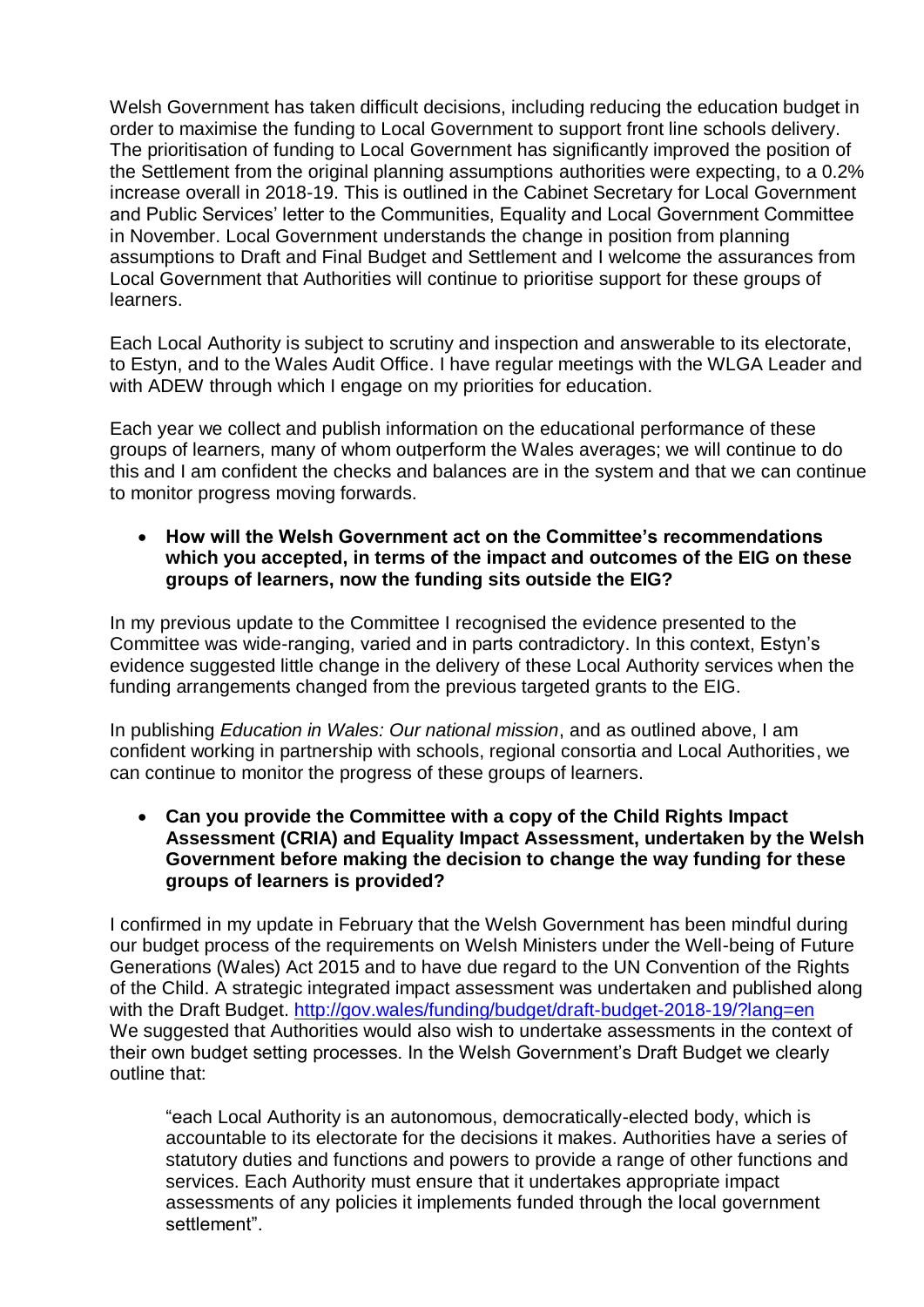This is important as, along with the responsibilities in law to fund schools, it is the decisions at Local Authority level which directly influence how Authorities support schools and learners, recognising these are Local Authority support services. The assessment undertaken by my officials therefore must recognise that whilst overall budget decisions impact on our service providers and the way services are delivered, the statutory responsibility and final decision rests with our delivery partners, which in this case are our Local Authorities in Wales.

 **How did the Child Rights Impact Assessment (CRIA) and Equality Impact Assessment influence the Welsh Government's decisions when taking this decision?**

The Strategic Integrated Impact Assessment undertaken as part of the Draft Budget considered the overall budget position and the constraints under which the Welsh Government's budget is influenced through the continued UK Government commitment to austerity. As part of the budget process we took a whole-Government approach to prioritise funding to Local Government for front line schools and social services delivery.

As part of the Draft Budget process, I outlined my priorities for schools to Local Government to seek to ensure our national priorities are embedded in their planning. I welcomed the assurances Local Government provided that they would continue to prioritise support for these groups of learners, prioritise front line schools delivery, and continue to support regional school improvement arrangements.

I was mindful in my decision to reduce the EIG budget to safeguard our investment in the Foundation Phase, which accounts for a majority element of the EIG, and to manage the changes across the other areas supported through the EIG.

In agreeing £22.2 million from the EIG to support the prioritisation for Local Government over the next two years, there will be challenges across both years for all areas outside of the Foundation Phase. I am however mitigating the impact on the support for minority ethnic achievement and the education of Gypsy, Roma and Traveller learners in 2018-19 through an additional investment of £7.5 million.

## **Movement of funding**

## **Can you provide further clarity on whether the £13.1 million is being transferred to the RSG and the mechanism by which this is happening? (***You state in your update that 'this' is not a grant transfer but can you confirm what 'this' means in this context?)*

I have been clear that the change in funding arrangements for minority ethnic, Gypsy Roma and Traveller learners is not a grant transfer. The budget information shows there is no formal grant transfer. The previous Minority Ethnic Achievement Grant and the Specific Grant for the Education of Gypsy, Roma and Traveller learners ended in March 2015. The EIG budget has been reduced to release resources to support the prioritisation of funding for Local Government. The reduction to the EIG budget in 2018-19 is £13.1 million as part of the prioritisation to Local Government as I confirmed to the Committee during the Committee's scrutiny of the Draft Budget. In total, the Education MEG has contributed £33 million over 2018-19 and 2019-20 to the prioritisation to Local Government for front line schools and social care service delivery.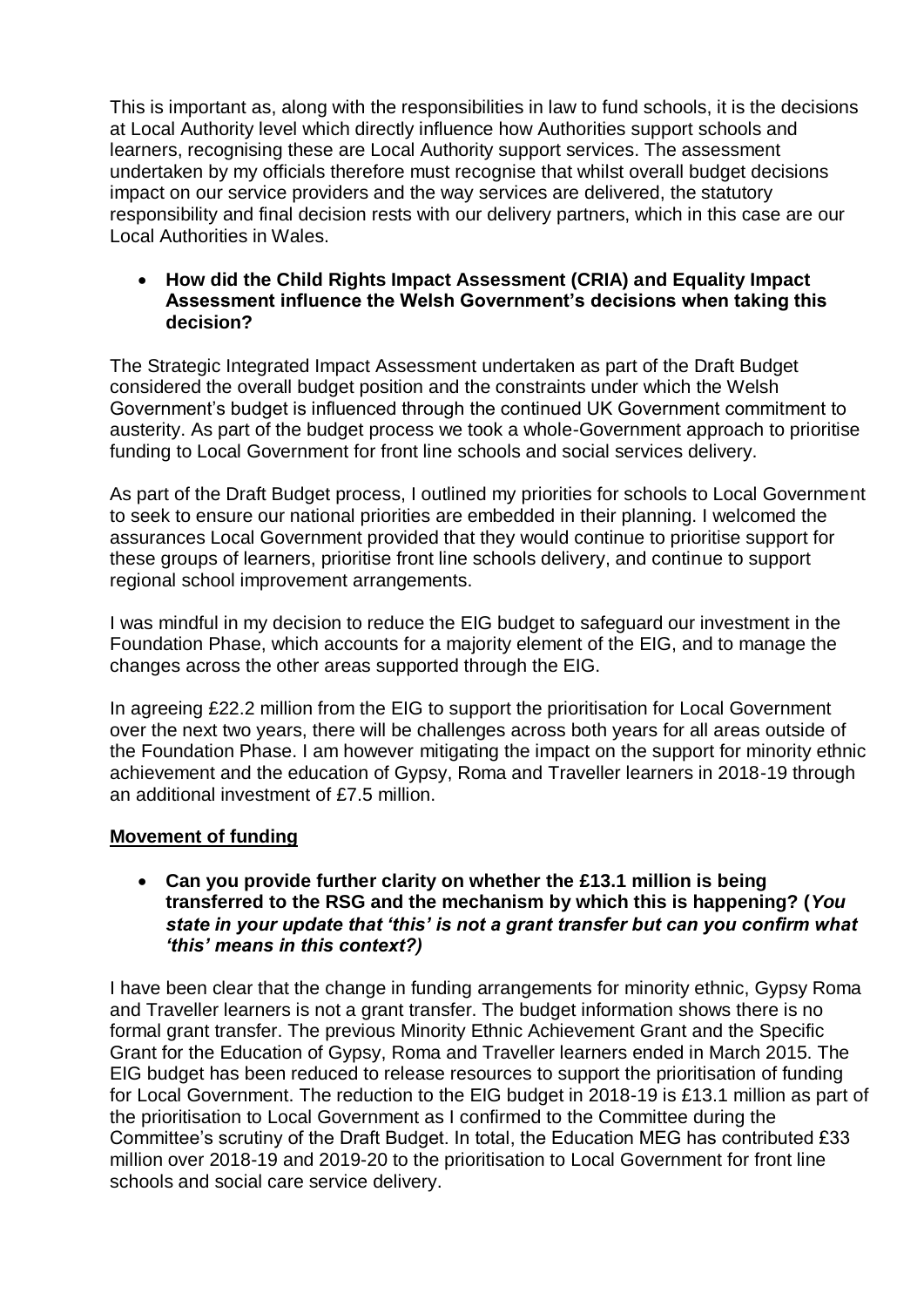**Can you confirm whether the £5 million you have allocated in 2018-19 for urban authorities is only available to Cardiff, Newport and Swansea and how it is being apportioned?**

Responding to calls from Local Authorities and the WLGA, I asked my officials to examine how Local Authorities were affected due to the changes of funding and the different ways the EIG and RSG are distributed, recognising there is no formal grant transfer. The WLGA did not submit a breakdown of how authorities believed they were affected. Welsh Government estimated figures showed there were particular challenges for Cardiff, Swansea and Newport.

I can therefore confirm that the £5 million will be distributed between Cardiff, Swansea and Newport.

 **What arrangements are in place to finance other local authorities' provision where they have Gypsy, Roma and Traveller or Minority Ethnic Learners? (***Whilst Cardiff, Newport and Swansea might have the largest concentrations of these groups of learners, other local authorities also provide services to these learners. It is arguably more challenging and proportionately costly to ensure quality services in areas without a 'critical mass' of learners***.)**

In prioritising funding to Local Government for front line schools and social care delivery, we must recognise the significant improvement between the original planning assumptions for the Local Government Settlement and the final overall 0.2% cash increase to the Settlement.

In terms of critical mass, in 2014 Welsh Government was clear that the then arrangements were not sustainable and that Local Authorities needed to work together to be able to manage the pressures, both financial and in any population increases, in future. This has been slow to develop, despite delivering the funding through the regional EIG arrangements. I have therefore made available an additional £2.5 million in 2018-19 to support the transition to a regional delivery approach for support services. We will work closely with Local Authorities and the Welsh Local Government Association to monitor the outcomes arising from this investment.

## **Can you provide details of how the £2.5 million allocated in 2018-19 to facilitate regional approaches will be apportioned between the four regions?**

We will direct the funding to Cardiff, Newport, Swansea and Wrexham as the main demographic hub authorities for these groups of learners within each region. I expect these four authorities to work closely with all local authorities in their region regarding future arrangements to support these groups of learners. Discussions are currently underway with the four Local Authority Chief Executives concerning the proposed formula for distributing this funding and I intend to meet with the Chair of ADEW shortly to discuss this further.

## **Can you confirm that Wrexham will be the lead authority in the North Wales region (***and if it is not receiving part of the £5 million, the reasons for that decision***)?**

I intend to distribute the funding through the four largest urban authorities as the main demographic hubs for these groups of learners in each region, which, as stated above, includes Wrexham.